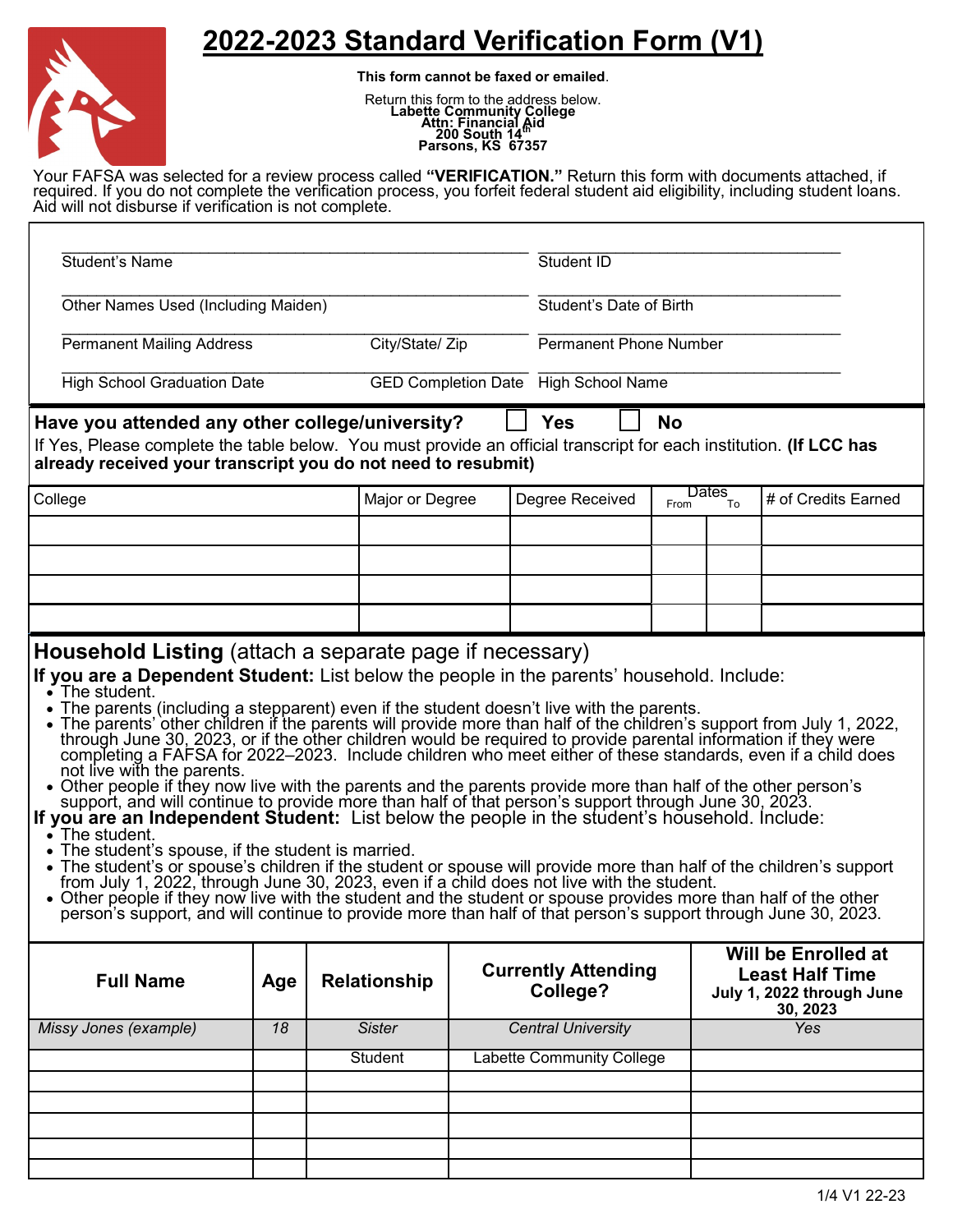| Student Income Verification: Did the student file taxes for 2020?                                                                                                                                                                                                                                                                                                                                                                                                                                                                                                                                                                                                        |                                                                                                                                                                                                |                   |  |  |  |
|--------------------------------------------------------------------------------------------------------------------------------------------------------------------------------------------------------------------------------------------------------------------------------------------------------------------------------------------------------------------------------------------------------------------------------------------------------------------------------------------------------------------------------------------------------------------------------------------------------------------------------------------------------------------------|------------------------------------------------------------------------------------------------------------------------------------------------------------------------------------------------|-------------------|--|--|--|
| I filed taxes for 2020. (Check the box below that applies)                                                                                                                                                                                                                                                                                                                                                                                                                                                                                                                                                                                                               |                                                                                                                                                                                                |                   |  |  |  |
| The student and/or spouse (if married) has used the IRS DRT in <i>FAFSA on the Web</i> to transfer<br>2020 IRS income tax return information into the student's FAFSA.                                                                                                                                                                                                                                                                                                                                                                                                                                                                                                   |                                                                                                                                                                                                |                   |  |  |  |
|                                                                                                                                                                                                                                                                                                                                                                                                                                                                                                                                                                                                                                                                          | The student and/or spouse (if married) has not yet used the IRS DRT in FAFSA on the Web, but<br>will use the tool to transfer 2020 IRS income tax Return information into the student's FAFSA. |                   |  |  |  |
| If student and spouse filed a separate IRS tax return, the IRS DRT cannot be used and the<br>IRS Tax Return Transcript must be provided for each tax payer.<br>See page 3 for instructions on ordering a Tax Transcript.                                                                                                                                                                                                                                                                                                                                                                                                                                                 |                                                                                                                                                                                                |                   |  |  |  |
| The student and/or spouse (if married) is unable or chooses not to use the IRS DRT in FAFSA on<br>the Web, and instead will provide the school with a 2020 IRS Tax Return Transcript(s).                                                                                                                                                                                                                                                                                                                                                                                                                                                                                 |                                                                                                                                                                                                |                   |  |  |  |
| If student and spouse filed a separate IRS tax return, the IRS DRT cannot be used and the<br>IRS Tax Return Transcript must be provided for each tax payer.<br>See page 3 for instructions on ordering a Tax Transcript.                                                                                                                                                                                                                                                                                                                                                                                                                                                 |                                                                                                                                                                                                |                   |  |  |  |
| I did NOT file taxes for 2020. (Check the box below that applies)                                                                                                                                                                                                                                                                                                                                                                                                                                                                                                                                                                                                        |                                                                                                                                                                                                |                   |  |  |  |
| The student and/or spouse (if married) were not employed and had no income earned from work<br>in 2020.                                                                                                                                                                                                                                                                                                                                                                                                                                                                                                                                                                  |                                                                                                                                                                                                |                   |  |  |  |
| The student and/or spouse (if married) were employed in 2020 and have listed below the names<br>of all employers, the amount earned from each employer in 2020, and whether an IRS W-2 form<br>or an equivalent document is provided.                                                                                                                                                                                                                                                                                                                                                                                                                                    |                                                                                                                                                                                                |                   |  |  |  |
| List every employer even if the employer did not issue an IRS W-2 form. Attached another<br>sheet of paper with student name and ID number if more room is needed.                                                                                                                                                                                                                                                                                                                                                                                                                                                                                                       |                                                                                                                                                                                                |                   |  |  |  |
| <b>Employer's Name</b><br>Provide copies of all 2020 IRS W-2 forms<br>issued to the parents by their employers                                                                                                                                                                                                                                                                                                                                                                                                                                                                                                                                                           | <b>Annual Amount</b><br>Earned in 2020                                                                                                                                                         | IRS W-2 Provided? |  |  |  |
| ABC's Auto Body Shop (example)                                                                                                                                                                                                                                                                                                                                                                                                                                                                                                                                                                                                                                           | \$4,500.00                                                                                                                                                                                     | Yes               |  |  |  |
|                                                                                                                                                                                                                                                                                                                                                                                                                                                                                                                                                                                                                                                                          |                                                                                                                                                                                                |                   |  |  |  |
|                                                                                                                                                                                                                                                                                                                                                                                                                                                                                                                                                                                                                                                                          |                                                                                                                                                                                                |                   |  |  |  |
|                                                                                                                                                                                                                                                                                                                                                                                                                                                                                                                                                                                                                                                                          |                                                                                                                                                                                                |                   |  |  |  |
| Total Amount of Income Earned From Work                                                                                                                                                                                                                                                                                                                                                                                                                                                                                                                                                                                                                                  | \$                                                                                                                                                                                             |                   |  |  |  |
| Independent Students Only:<br>Non-Tax Filers are required to provide an IRS Verification of Non-Filing Letter. IRS Verification of<br>Non-Filing Letters can be requested by completing IRS Form 4506-T, this form can be found<br>online at: https://www.irs.gov/forms-pubs/about-form-4506-t<br>(initial here) By signing this form, I certify that I have attempted to obtain the<br>verification of non-filing letter from the IRS or other tax authorities<br>and was unable to obtain the required documentation.<br>(I will provide documentation showing I have attempted to obtain IRS<br>Verification of Non-Filing Letter from the IRS or other authorities.) |                                                                                                                                                                                                |                   |  |  |  |
|                                                                                                                                                                                                                                                                                                                                                                                                                                                                                                                                                                                                                                                                          |                                                                                                                                                                                                |                   |  |  |  |

Г

ī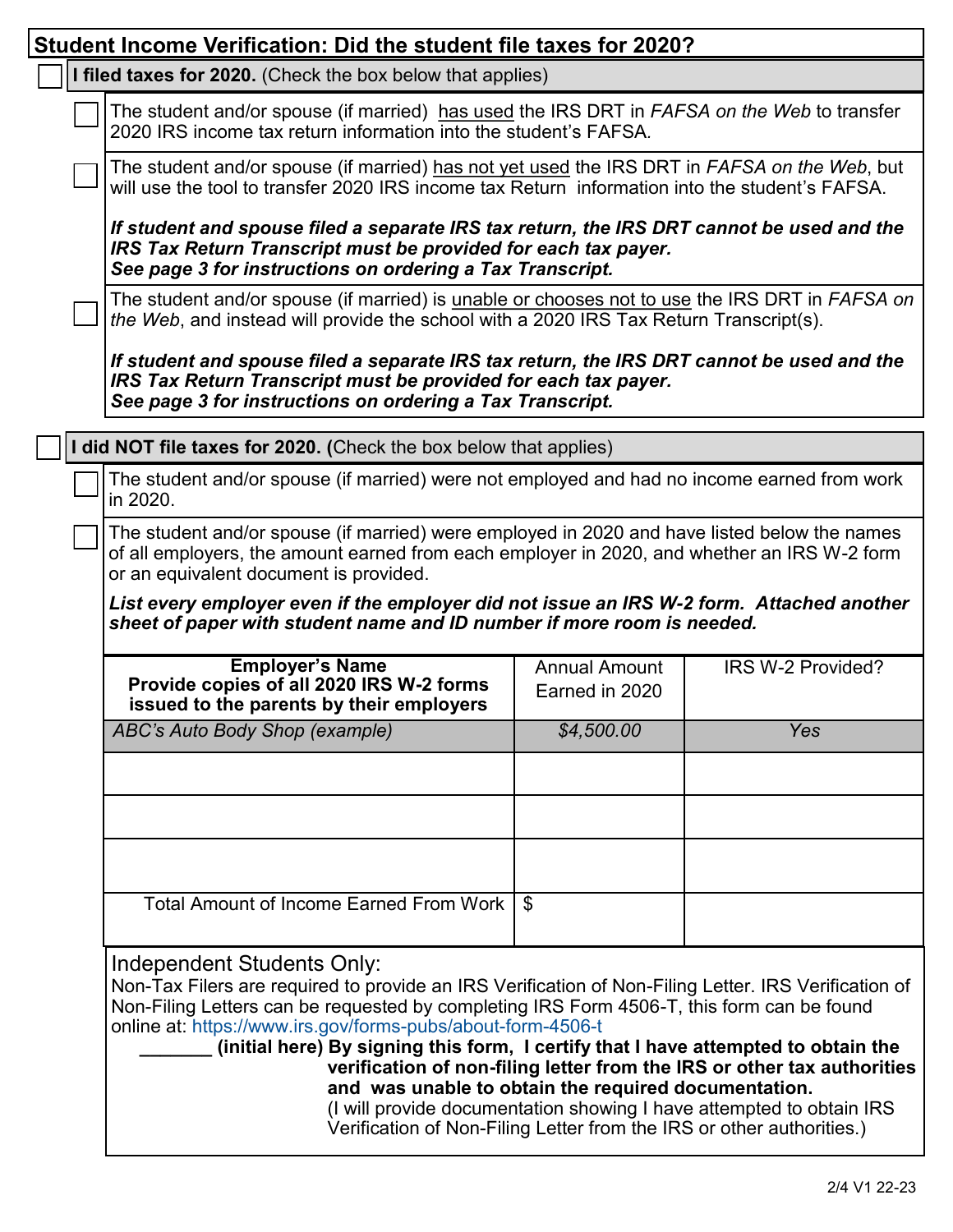|                                                                                                                                                                                                                                                                                                                                                                                                                                                                                                                                                                                                                                                                               | Parent Income Verification: Did the parent file taxes for 2020?                                                                                                                                                                                                                                                                                                                                                                                                                    |                                        |                   |  |  |
|-------------------------------------------------------------------------------------------------------------------------------------------------------------------------------------------------------------------------------------------------------------------------------------------------------------------------------------------------------------------------------------------------------------------------------------------------------------------------------------------------------------------------------------------------------------------------------------------------------------------------------------------------------------------------------|------------------------------------------------------------------------------------------------------------------------------------------------------------------------------------------------------------------------------------------------------------------------------------------------------------------------------------------------------------------------------------------------------------------------------------------------------------------------------------|----------------------------------------|-------------------|--|--|
|                                                                                                                                                                                                                                                                                                                                                                                                                                                                                                                                                                                                                                                                               | The parent filed taxes for 2020. (Check the box below that applies)                                                                                                                                                                                                                                                                                                                                                                                                                |                                        |                   |  |  |
|                                                                                                                                                                                                                                                                                                                                                                                                                                                                                                                                                                                                                                                                               | The parent(s) have used the IRS DRT in FAFSA on the Web to transfer 2020 IRS income tax<br>return information into the student's FAFSA.                                                                                                                                                                                                                                                                                                                                            |                                        |                   |  |  |
|                                                                                                                                                                                                                                                                                                                                                                                                                                                                                                                                                                                                                                                                               | The parent(s) have not yet used the IRS DRT in FAFSA on the Web, but will use the tool to<br>transfer 2020 IRS income tax return information into the student's FAFSA.<br>If parents filed a separate IRS tax return, the IRS DRT cannot be used and the IRS Tax<br>Return Transcript must be provided for each parent. See instructions below.                                                                                                                                    |                                        |                   |  |  |
|                                                                                                                                                                                                                                                                                                                                                                                                                                                                                                                                                                                                                                                                               | The parent(s) are <i>unable or choose</i> not to use the IRS DRT in FAFSA on the Web, and instead<br>will provide the school with 2020 IRS Tax Return Transcript(s).<br>If parents filed a separate IRS tax return, the IRS DRT cannot be used and the IRS Tax                                                                                                                                                                                                                     |                                        |                   |  |  |
|                                                                                                                                                                                                                                                                                                                                                                                                                                                                                                                                                                                                                                                                               | The parent did NOT file taxes for 2020. (Check the box below that applies)                                                                                                                                                                                                                                                                                                                                                                                                         |                                        |                   |  |  |
|                                                                                                                                                                                                                                                                                                                                                                                                                                                                                                                                                                                                                                                                               | Neither parent was employed, and neither had income earned from work in 2020.                                                                                                                                                                                                                                                                                                                                                                                                      |                                        |                   |  |  |
|                                                                                                                                                                                                                                                                                                                                                                                                                                                                                                                                                                                                                                                                               | One or both parents were employed in 2020 and have listed below the names of all employers, the<br>amount earned from each employer in 2020, and whether an IRS W-2 form or an equivalent<br>document is provided.                                                                                                                                                                                                                                                                 |                                        |                   |  |  |
|                                                                                                                                                                                                                                                                                                                                                                                                                                                                                                                                                                                                                                                                               | List every employer even if the employer did not issue an IRS W-2 form. Attach another<br>sheet of paper with student name and ID number if needed.                                                                                                                                                                                                                                                                                                                                |                                        |                   |  |  |
|                                                                                                                                                                                                                                                                                                                                                                                                                                                                                                                                                                                                                                                                               | <b>Employer's Name</b><br>Provide copies of all 2020 IRS W-2 forms issued<br>to the parents by their employers                                                                                                                                                                                                                                                                                                                                                                     | <b>Annual Amount</b><br>Earned in 2020 | IRS W-2 Provided? |  |  |
|                                                                                                                                                                                                                                                                                                                                                                                                                                                                                                                                                                                                                                                                               | ABC's Auto Body Shop (example)                                                                                                                                                                                                                                                                                                                                                                                                                                                     | \$4,500.00                             | Yes               |  |  |
|                                                                                                                                                                                                                                                                                                                                                                                                                                                                                                                                                                                                                                                                               |                                                                                                                                                                                                                                                                                                                                                                                                                                                                                    |                                        |                   |  |  |
|                                                                                                                                                                                                                                                                                                                                                                                                                                                                                                                                                                                                                                                                               | Total Amount of Income Earned From Work                                                                                                                                                                                                                                                                                                                                                                                                                                            | $\boldsymbol{\mathsf{S}}$              |                   |  |  |
|                                                                                                                                                                                                                                                                                                                                                                                                                                                                                                                                                                                                                                                                               |                                                                                                                                                                                                                                                                                                                                                                                                                                                                                    |                                        |                   |  |  |
| Verification of Nonfiling by IRS<br>Non-Tax Filers are required to provide an IRS Verification of Non-Filing Letter. IRS Verification of<br>Non-Filing Letters can be requested by completing IRS Form 4506-T. This form can be found<br>online at: https://www.irs.gov/forms-pubs/about-form-4506-t<br>(initial here) By signing this form, I certify that I have attempted to obtain the<br>verification of non-filing letter from the IRS or other tax authorities<br>and was unable to obtain the required documentation.<br>I will provide documentation showing you have attempted to obtain IRS<br>Verification of Non-Filing Letter from the IRS or other authorities |                                                                                                                                                                                                                                                                                                                                                                                                                                                                                    |                                        |                   |  |  |
|                                                                                                                                                                                                                                                                                                                                                                                                                                                                                                                                                                                                                                                                               | How to order IRS Tax Return Transcripts, if required:<br>Get Transcript by Mail - Go to www.irs.gov, click "Get Your Tax Record." Click "Get Transcript by Mail."<br>Make sure to request the "Return Transcript" and <b>NOT</b> the "Account Transcript." The transcript is<br>generally received within 10 business days from the IRS's receipt of the online request.<br>Cet Transcript Opline - Co to www.irs.gov. click "Cet Vour Tax Record " Click "Cet Transcript Opline " |                                        |                   |  |  |

- <u>iet Transcript Online</u> Go to <u>[www.irs.gov,](http://www.irs.gov)</u> click "Get Your Tax Record." Click "Get Transcript Online. Make sure to request the "Return Transcript" and **NOT** the "Account Transcript." To use the Get Transcript Online tool, the user must have (1) access to a valid email address, (2) a text-enabled mobile phone (pay-as-you-go plans cannot be used) in the user's name, and (3) specific financial account numbers (such as a credit card number or an account number for a home mortgage or auto loan). The transcript displays online upon successful completion of the IRS's two-step authentication. Automated Telephone Request – 1-800-908-9946. Transcript is generally received within 10 business
- days from the IRS's receipt of the telephone request.
- Paper Request Form IRS Form 4506T-EZ or IRS Form 4506-T. The transcript is generally received within 10 business days from the IRS's receipt of the paper request form.